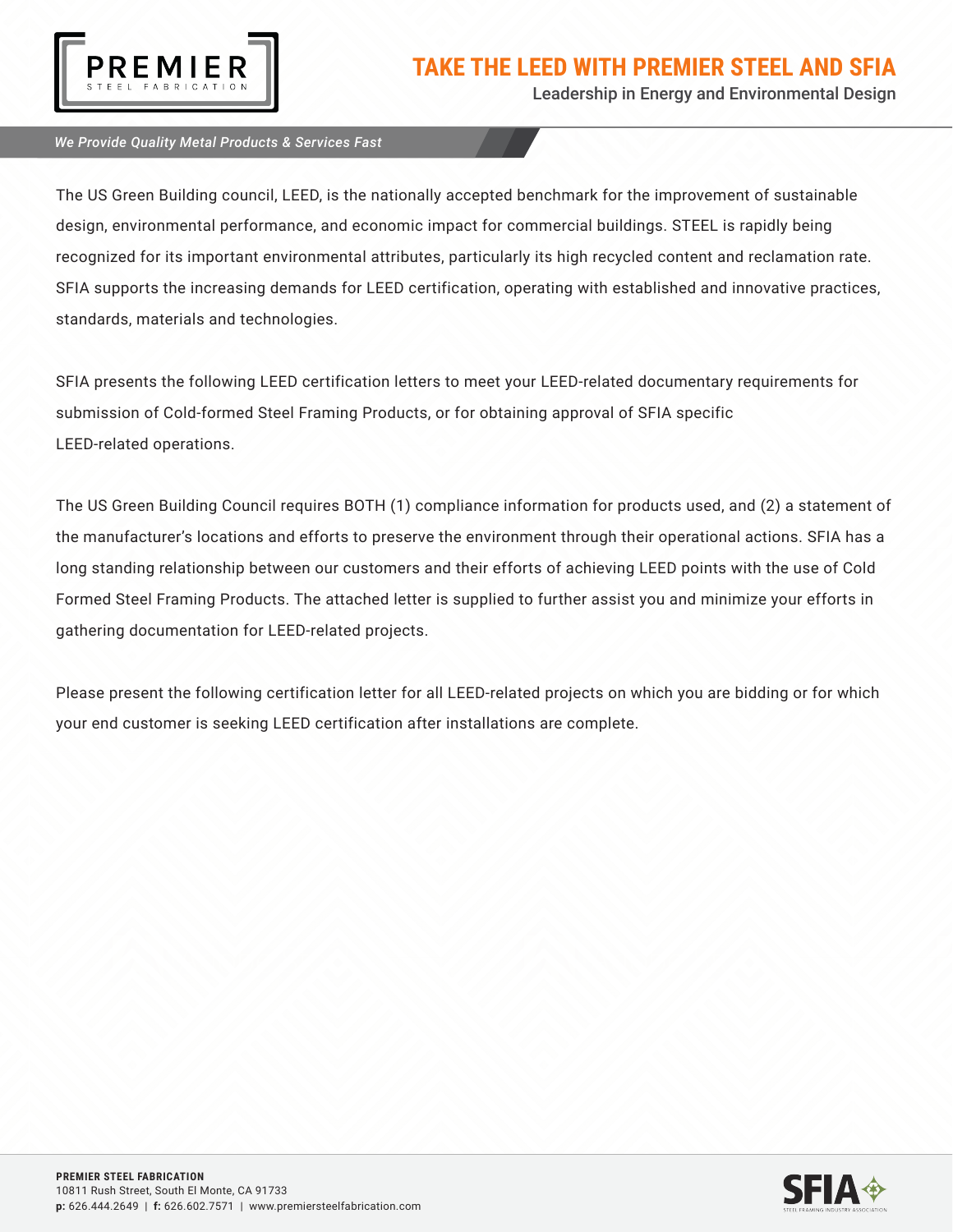

#### *We Provide Quality Metal Products & Services Fast*

## **LEED - NC VERSION 2.2 AND 3.0**

As new versions of LEED are released, previous versions are retired or "sunset" — keeping the newest projects paired with the latest and best version of the rating system. With the introduction of LEED v4, a project aimed for certification under the LEED 2009 rating system must be registered by October 31, 2016 and the deadline for completing the project is June 30, 2021.

## **LEED 2009 CREDIT MR 2 (CONSTRUCTION WASTE MANAGEMENT) - 2 POINTS**

Credits are awarded based on recycling and recovery rates for construction products. Steel is 100% recyclable, and because it plays a key role in diverting construction debris from the waste stream is eligible for LEED Credits MR 2.1 and 2.2. The specific contribution will vary by project and must be determined by the contractor.

# **LEED 2009 CREDIT MR 4 (RECYCLED CONTENT) - 2 POINTS**

Cold-formed steel framing contains a high percentage of recycled content, earning one LEED credits for recycled content that constitutes 10% of the total value of construction materials (4.1) and a second point when recycled content is 20% of the total cost.

An additional point for Innovation in Design (ID) credit is available here if project's overall recycled content exceeds 30% **(See below: LEED 2009 Credit ID: Innovation in Design)**

# **LEED 2009 CREDIT MR 5 (REGIONAL MATERIALS) - 2 POINTS**

LEED Credit MR 5 requires the jobsite to be within a 500 mile radius of the manufacturing facility and the location where raw materials are extracted. The national network of SFIA Manufacturer members makes it likely that they will be able to qualify for this credit within the market areas that the individual companies service.

## **LEED 2009 CREDIT ID: INNOVATION IN DESIGN - 1 POINTS**

An additional credit is available when the overall recycled content used in a project exceeds 30%. The minimum default rate for recycled content reported by the Steel Recycling Institute is 34.9%, but your SFIA member manufacturer is likely to produce or have available cold-formed steel framing with even higher content, and can provide you with the necessary documentation when you order materials.

*More information about Recycled Content is available at this location: http://goo.gl/NIszN3 If you would like to learn more about how cold-formed steel framing meets the tests for resilience, a publication is available at this location: http://goo.gl/nvfxHP*